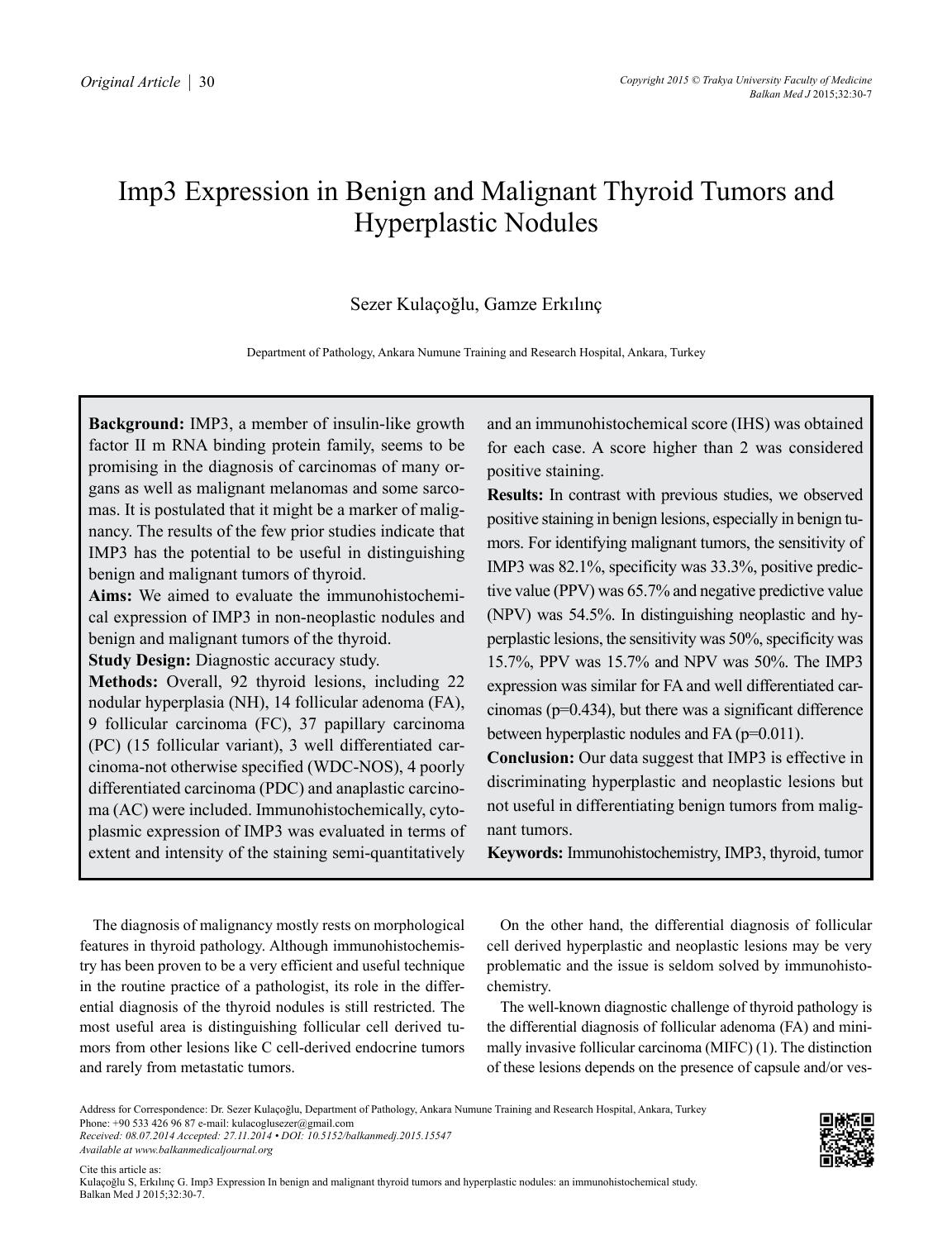

**FIG. 1. a, b.** A case reported as papillary carcinoma follicular variant, H&E x200 (a). HBME-1 expression in papillary carcinoma follicular variant, x200 (b)

sel invasion which can sometimes be very difficult to demonstrate, despite thorough sampling and proper sectioning.

However, recently, the encapsulated follicular patterned nodules showing diffuse or focally intermediate nuclear features of papillary carcinoma have become another source of confliction (2). If the lesion shows capsular and/or vascular invasion, it is then possible to make a diagnosis of well differentiated carcinoma without further subtyping. However, still this might not be adequate for clinicians. If there is no invasion, the differential diagnosis has to be made between follicular adenoma (FA), a benign neoplasm, and papillary carcinoma follicular variant (PCFV) - a malignant tumor. This critical decision cannot be made morphologically and even immunohistochemically for some nodules; these cases are reported as 'well differentiated tumor of uncertain malignant potential' (WDTUMP) (2).

The most widely used immunohistochemical markers to solve this problem are CK19, HBME1 and galectin 3 (1, 2). These antibodies can be helpful, especially when used together, but studies have shown that each has some disadvantages and limitations (1-6). More reliable markers are needed to distinguish benign and malignant thyroid neoplasms.

Recently, IMP3, a member of the 'insulin-like growth factor II mRNA binding protein' family, has been presented as a potential diagnostic and prognostic tool for thyroid tumors  $(7-9)$ .

IMP3 affects cell proliferation, and has been suggested to display vital function in RNA stabilization, cell growth and migration during embryogenesis (10-12). It is postulated that IMP3 is expressed at low or undetectable levels in mature tissues, except for the placenta (8). However, the expression of IMP3 was reported in tumors of many organs such as the kidney (13), liver (14), endometrium(15), cervix (16), ovary (17), breast(18-19), pancreas (20), stomach (21), colon (22), bladder (23), and lung (24), as well as in malignant melanoma(25) and some sarcomas (26-27). Since IMP3 is detected in fetal and neonatal tissues and various tumors, it is considered an oncofetal protein. IMP3 is also known to be present in stem cells (28).

Depending on the fact that IMP3 is detected in different cancer types at high levels, it can be postulated that IMP3 might have a role in carcinogenesis, the proliferation of malignant cells and tumor progression.

Some prior studies have investigated the usefulness of IMP3 expression in benign and malignant thyroid tumors, either by immunohistochemistry or by using the qRT-PCR technique. The authors concluded that IMP3 can be useful in distinguishing benign and malignant thyroid tumors (7-9).

The aim of this study is to evaluate the diagnostic utility of IMP3 in differentiating benign and malignant tumors and in separating neoplastic and hyperplastic nodules of the thyroid by using immunohistochemistry.

# **MATERIALS AND METHODS**

This study protocol was approved by the local ethic committee.

# **Specimen**

A total of 92 cases, including 22 nodular hyperplasia (NH), 14 FA (6 oncocytic variant), 22 conventional papillary carcinoma (CPC), 15 PCFV, 9 MIFC, 3 well differentiated carcinoma-not otherwise specified (WDC-NOS), 4 poorly differentiated carcinoma (PDC), and 3 anaplastic carcinoma (AC) were identified between 2007 and 2013.

The H&E stained slides were reviewed by two observers simultaneously. Immunohistochemical (IHC) techniques (galectin3, HBME-1, CK19) had already been used in most of the follicular patterned tumors. The diagnosis was confirmed by evaluating both H&E stained and immunostained slides (Figure 1a, b). A representative block was selected for IHC from each case. The remarkable microscopic features such as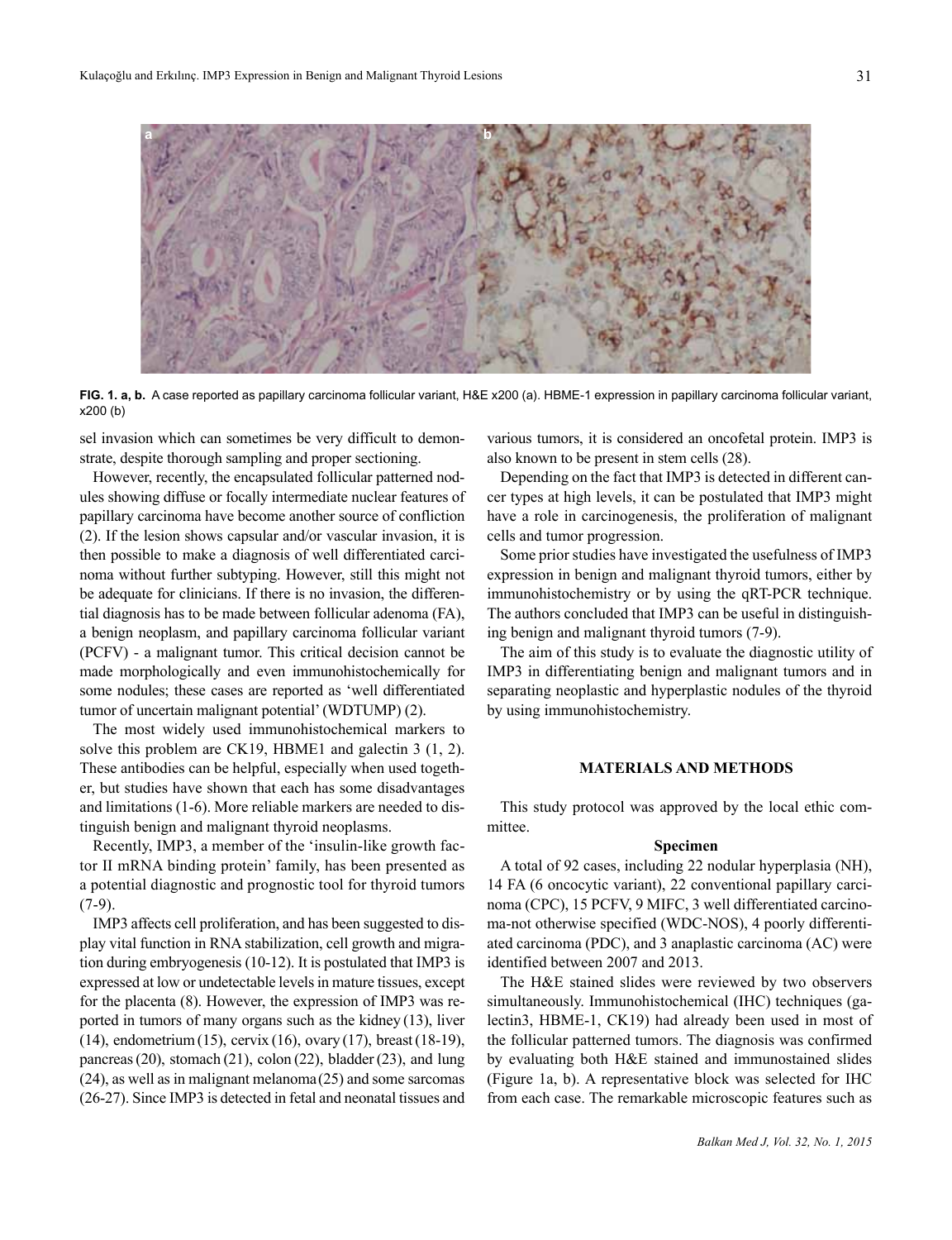the presence of capsule and vessel invasion, extrathyroidal invasion or lymph node metastasis were noted.

Patients' demographics and macroscopic features (the size of the thyroid and the nodule, multifocality, laterality) were obtained from the original report and compared with the microscopic findings.

# **Immunohistochemical technique and evaluation**

Three micron sections were obtained from formalin-fixed paraffin-embedded tissues and the slides were stained using the IMP3 antibody (orb40603, rabbit polyclonal, Biorbyt, Cambridge, UK), dilution 1:200, in the autostainer (Bond; Leica Biosystems, Newcastle, UK) at room temperature.

Normal thyroid tissue adjacent to the hyperplastic nodule or tumors was present in almost every case as a negative control.

Cytoplasmic staining was considered positive and graded according to the extent and intensity of the staining by two observers at the same time.

According to the extent of the staining:

Score 0: None of the cells are positive in the lesion.

Score 1: <10% cells express cytoplasmic positivity.

Score 2: 10-50% of the cells express cytoplasmic positivity. Score 3: >50% cells express cytoplasmic positivity.

The intensity of the staining was evaluated as no staining (score 0), weak (score 1), moderate (score 2) and strong (score 3).

An immunohistochemical score (IHC-score) was obtained by adding two scores (the lowest IHC score was 0 and the highest IHC score was 6); a score higher than 2 was considered positive, whereas a score 2 or lower was considered negative (9).

We also compared the median IHC score of the groups.

#### **Statistical analysis**

Data were analysed using the Statistical Package 15.0 for Windows (SPSS Inc., Chicago, IL, USA). The normality of variables was calculated via Kolmogorov-Smirnov test or Shapiro-Wilk test. Double comparisons between non-normally distributed variables were performed by the Mann Whitney-U test and multiple comparisons between non-normally distributed variables were performed with the Kruskal Wallis test. Post-hoc comparisons with Bonferroni correction were used to detect the source of the difference between the groups. Chi squared was used for categorical variables. Fisher's exact test and Fisher Freeman Halton test were used when the expected values in any of the cells of a contingency table were below 5. Statistically significant importance was considered for  $p<0.05$ .

### **RESULTS**

The age of the patients ranged from 18 years to 80 years; the mean age was 46.7±13.7. Mean age for the malignant tumors and for benign lesions were 47.7 and 46.2, respectively, and was not statistically significant (p=0.627).

The mean age for PC was  $42\pm3.7$ , for PCFV was  $49.4\pm10.7$ , for MIFC was  $42.2\pm48$ , for PDC was  $52.7\pm9.2$  and for AC was  $68.6\pm12$ . The mean age for AC was statistically significant between these groups  $(p=0.02)$ . There was a female predilection for both benign and malignant lesions. Of the 92 cases, 72 (78.9%) were female. Overall, 56 cases had malignant tumors, 43 of whom were female (76.8%), and 36 cases had benign lesions, 29 of whom were female (80.6%). The mean diameter for malignant lesions was 2.5 cm and for benign lesions was 2.97. The mean diameters of the benign and malignant lesions were not significantly different (p=0.051).

When all of the cases were evaluated in terms of localization, there was a predilection for the right lobe. For CPC, 53% of the tumors were in the right lobe, 20% in the left lobe and 26.7% of cases were bilateral. PCFV was also mostly (45.5%) located on the right lobe, 27.3% were located on the left lobe and 27.3% of the tumors were bilateral. FA was distributed equally: 50% on the right lobe, 50% on the left lobe. Interestingly, 88.9% of the MIFC was located on the right lobe. NH was 81.8% bilateral.

When the capsule invasion was compared between the subtypes of the carcinomas, capsule invasion, as expected by definition, was observed in 100% of MIFC and WDC-NOS. None of the CPC cases were encapsulated, whereas 25% of the PCFV cases was encapsulated but none of them showed capsule invasion. On the other hand, 25% of the PDC cases were encapsulated and all showed capsule invasion.

Of the malignant tumors, 21.4% showed lymphatic/vascular invasion. Also, 100% of AC, 75% of PDC, 33.3% of MIFC and 13.6% of CPC showed vessel invasion. We did not observe vessel invasion in any case of PCFV and WDC-NOS.

The presence of extrathyroidal invasion (ETI) and metastatic lymph node (MLN) status in malignant tumors were evaluated. Overall, 9 out of 22 cases of CPC showed ETI; 6 of them were MLN-positive. In other words, all CPC cases with MLN showed ETI.

#### **IMP3 staining**

The results of the evaluation of the IMP3 staining are shown in Table 1.

We observed positive staining (higher than IHC-score 2) in 50% (11 cases) of the NH (Figure 2a, b). None of the NH cases had an IHC score of 5 or 6. All but one of the 13 (92.9%) cases of FA showed positivity (Figure 3a, b). There was a statistically significant difference between NH and FA cases (p=0.011) (Table 2).

Benign lesions (sum of NH and FA cases) showed 66.7% and malignant tumors showed 82.1% positivity for IMP3. There was no significant difference between the two groups statisti-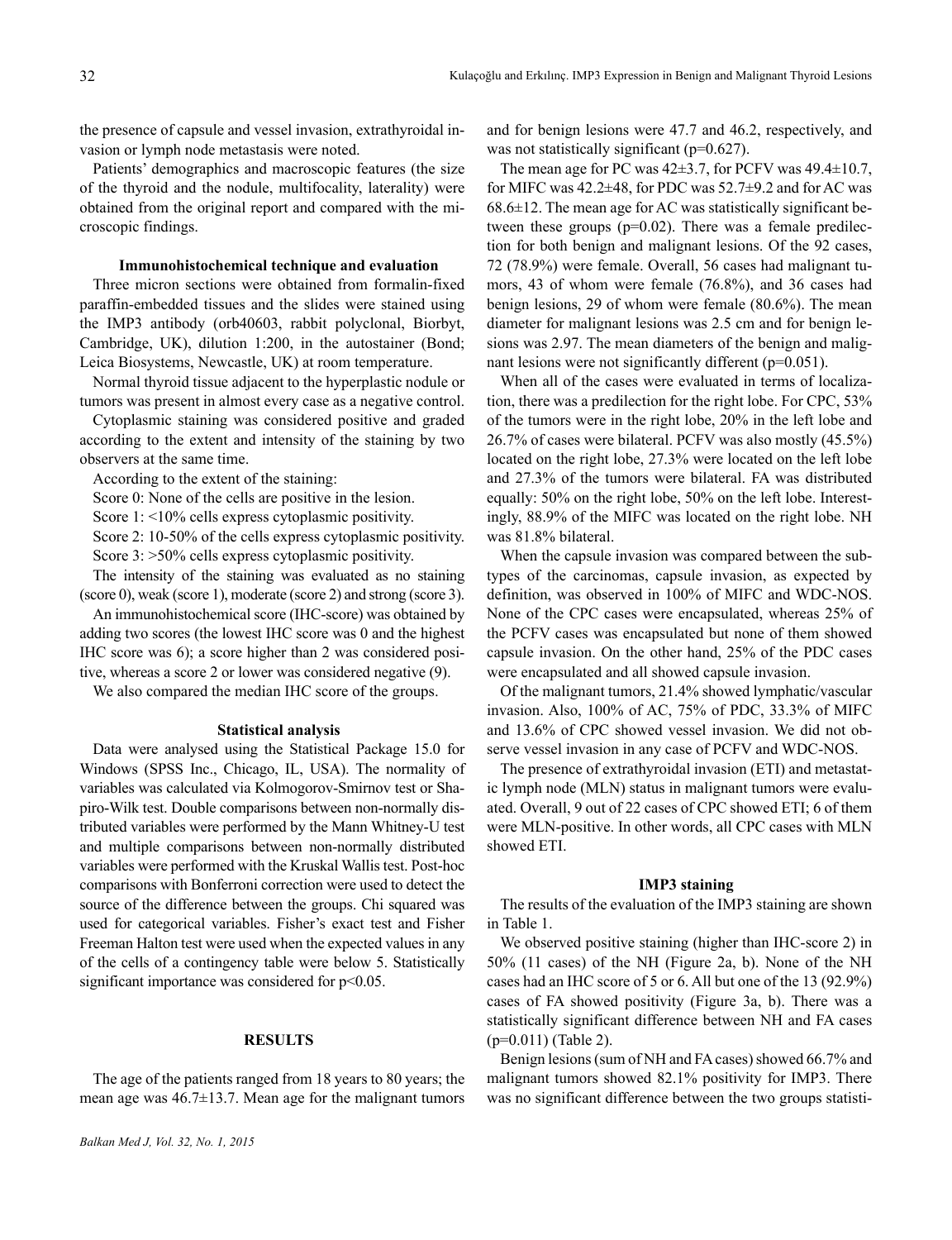

**FIG. 2. a, b.** Nodular hyperplasia with negative IMP3 staining, x100 (a). Nodular hyperplasia with IMP3 staining. The staining was less than 10% of the cells but strong (IHC score 4). Note that the adjacent normal thyroid tissue is negative for IMP3, x40 (b)



**FIG. 3. a-c.** Follicular adenoma with negative IMP3 staining, x40 (a). Follicular adenoma with IMP3 staining extensively with moderate intensity (IHC-score 5), x100 (b). Minimally invasive follicular carcinoma with extensive and strong IMP3 positivity (IHC-score 6), x40 (c)

cally (p=0.132) (Table 3). Benign tumors (FA) and well differentiated carcinomas were compared and no significant difference between the groups was found statistically (p=0.434). When malignant tumors were compared to each other, there was no significant difference between the groups (p=0.537) (Table 4) (Figure 3c and Figure 4a-d). We compared the

staining of the follicular patterned neoplastic lesions to each other, but no significant difference was found (p=0.247). Also, when CPC and PCFV were compared, there was no significant difference (p=0.408).

For malignant tumors, the sensitivity of IMP3 was 82.1%, specificity was 33.3%, positive predictive value (PPV) was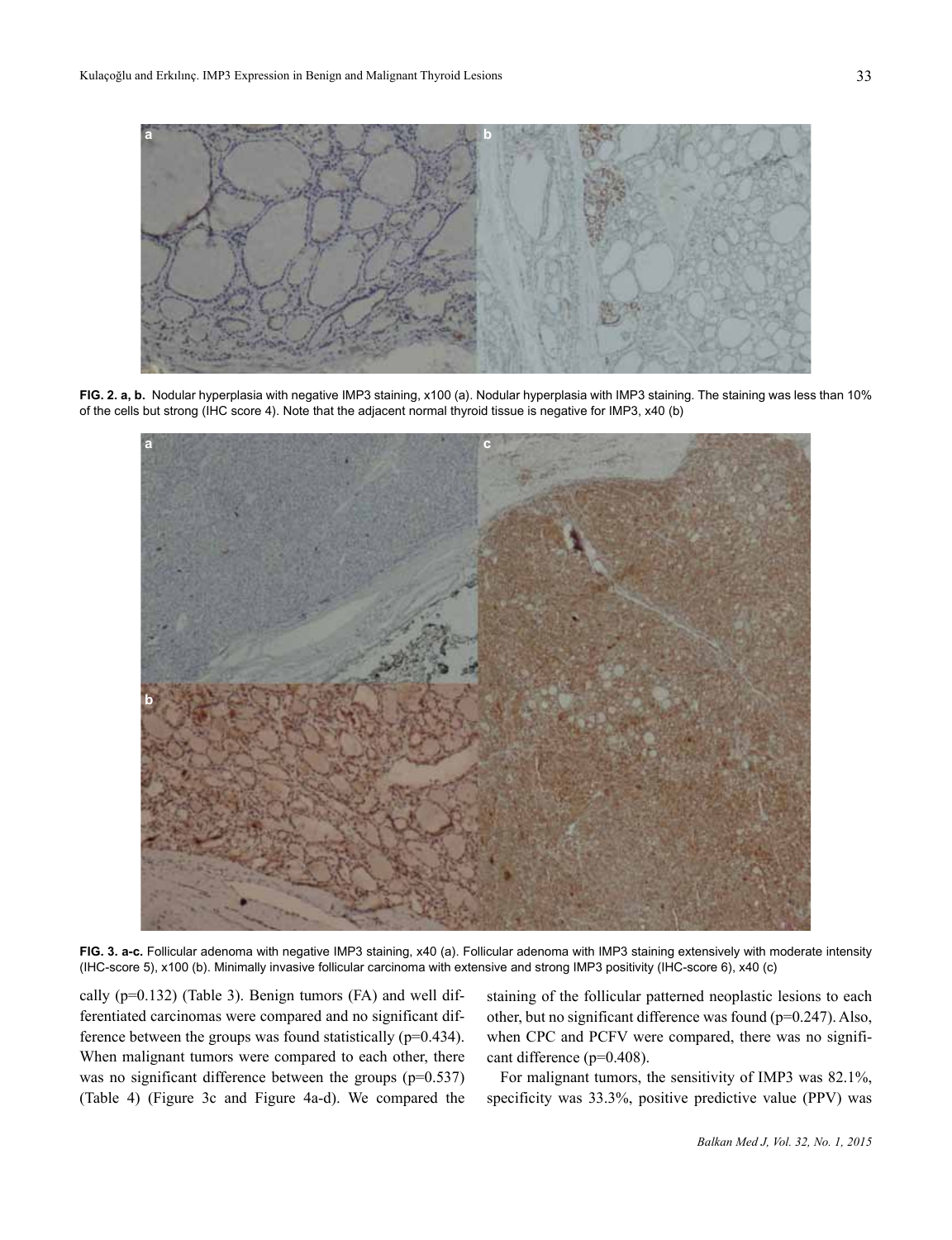**TABLE 1.** The results of the evaluation of the IMP3 staining

|                                        |          | Negative |         |         | Positive |         |         |                                       |
|----------------------------------------|----------|----------|---------|---------|----------|---------|---------|---------------------------------------|
| IHC-score                              | $\theta$ |          | 2       | 3       | 4        | 5       | 6       | Median IHC-score                      |
| $NH, n$ (%)                            | 7(31.8)  | 0(0)     | 4(18.2) | 7(31.8) | 4(18.2)  | 0(0)    | 0(0)    | $2.5$ (min: 0, max: 4)                |
| $FA, n (\%)$                           | 0(0)     | 0(0)     | 1(7.1)  | 2(14.3) | 2(14.3)  | 4(28.5) | 5(35.8) | $5 \text{ (min: 2, max: 6)}$          |
| $CPC$ , n $(\%$ )                      | 0(0)     | 0(0)     | 3(13.6) | 3(13.6) | 5(22.8)  | 7(31.8) | 4(18.2) | 4.5 (min: 2, max: 6)                  |
| PCFV, $n$ $\left(\frac{9}{6}\right)$   | 0(0)     | 0(0)     | 4(26.6) | 2(13.3) | 6(40.2)  | 2(13.3) | (6.6)   | $4 \text{ (min: 2, max: 6)}$          |
| WDCNOS, $n$ $\left(\frac{9}{6}\right)$ | 0(0)     | 0(0)     | 0(0)    | 0(0)    | 0(0)     | 0(0)    | 3(100)  | $6 \text{ (min: } 6, \text{max: } 6)$ |
| MIFC, $n$ $(\%)$                       | 0(0)     | 0(0)     | 2(22.2) | 1(11.1) | 1(11.1)  | 2(22.2) | 3(33.4) | $5 \text{ (min: 2, max: 6)}$          |
| PDC, $n$ $\left(\frac{9}{6}\right)$    | 0(0)     | 0(0)     | 0(0)    | 0(0)    | 2(66.6)  | 0(0)    | 1(33.4) | $5 \text{ (min: 4, max: 6)}$          |
| AC, $n$ (%)                            | 0(0)     | 0(0)     | 1(33.3) | 0(0)    | 0(0)     | 1(33.3) | 1(33.3) | $5 \text{ (min: 2, max: 6)}$          |

NH: nodular hyperplasia; FA: follicular adenoma; CPC: conventional papillary carcinoma; PCFV: papillary carcinoma follicular variant; WDCNOS: well differentiated carcinoma-not otherwise specified; MIFC: minimally invasive follicular carcinoma; PDC: poorly differentiated carcinoma; AC: anaplastic carcinoma; min: minimum; max: maximum

**TABLE 2.** IMP3 expression in benign lesions

|              | Negative  | Positive | Total   |
|--------------|-----------|----------|---------|
| $NH, n$ (%)  | 11(50)    | 11(50)   | 22(100) |
| $FA, n (\%)$ | 1(7.1)    | 13(92.9) | 14(100) |
|              | $p=0.011$ |          |         |

NH: nodular hyperplasia; FA: follicular adenoma

**TABLE 3.** Comparison of the IMP3 expression in benign lesions and malignant tumors

|                                                   | Negative  | Positive            | Total |
|---------------------------------------------------|-----------|---------------------|-------|
| Benign lesions, (including NH), $n$ (%) 12 (33.3) |           | $24(66.7)$ 36 (100) |       |
| Malignant tumors, $n$ $(\%)$                      | 10(17.9)  | $46(82.1)$ 56 (100) |       |
|                                                   | $p=0.132$ |                     |       |

NH: nodular hyperplasia

65.7% and negative predictive value (NPV) was 54.5%. In distinguishing neoplastic and hyperplastic lesions, the sensitivity was 50%, specificity was 15.7%, PPV was 15.7% and NPV was 50%. When the value of IMP3 for identifying PC was evaluated, the sensitivity of IMP3 for PC was detected to be 81.1% and specificity was 27.3%. The PPV was 42.9% and the NPV was 68.2%.

We also compared the median IHC score of the groups:

Statistically, there was a significant difference between NH and FA (p=0.000), and between NH and all neoplastic lesions  $(p=0.001)$ . There was no significant difference between benign (FA) and malignant tumors ( $p=0.265$ ) and between FA and well differentiated carcinomas (p=0.204). Also, no significant difference was found when the malignant tumors were compared each other (p=0.106).

There were 5 metastatic (lymph nodes) papillary carcinomas; we performed IMP3 staining for both the primary tumor and the metastatic node and obtained similar staining patterns for primary and metastasis. Three of the primary tumors were positive for IMP3 and the metastases of these cases were also **TABLE 4.** IMP3 expression in malignant tumors

|                                      | Negative  | Positive  | Total    |
|--------------------------------------|-----------|-----------|----------|
| $CPC$ , n $(\% )$                    | 3(13.6)   | 19 (86.4) | 22 (100) |
| PCFV, $n$ $\left(\frac{9}{6}\right)$ | 4(26.7)   | 11(73.3)  | 15 (100) |
| MIFC, $n$ $\left(\frac{9}{6}\right)$ | 2(22.2)   | 7(77.8)   | 9(100)   |
| WDCNOS, $n$ $\frac{\%}{\%}$          | 0(0)      | 3(100)    | 3(100)   |
| PDC, $n$ $(\%)$                      | 0(0)      | 4(100)    | 4(100)   |
| AC, $n$ $(\frac{9}{6})$              | 1(33.3)   | 2(66.7)   | 3(100)   |
|                                      | $p=0.505$ |           |          |

PC: papillary carcinoma; CPC: conventional papillary carcinoma; PCFV: papillary carcinoma follicular variant; MIFC: minimally invasive follicular carcinoma; WDC-NOS: well differentiated carcinoma-not otherwise specified; PDC: poorly differentiated carcinoma; AC: anaplastic carcinoma

positive while the metastatic deposits of the negative primaries were negative.

We wanted to evaluate the relationship between IMP3 expression and pathological features of the malignant tumors. In applicable cases, there was no correlation between IMP3 expression and the macroscopic and histopathological features of the tumors (Table 5).

#### **DISCUSSION**

In this study, we aimed to evaluate the usefulness of IMP3 in differentiating benign and well differentiated malignant tumors of the thyroid. In routine practice, the most challenging area in thyroid pathology is the differential diagnosis of the follicular patterned encapsulated nodular lesions. In these situations, even the most experienced pathologists sometimes find difficulties in making differential diagnosis between benign and malignant lesions. For this reason, 2 borderline categories have been used for reporting these cases as 'well- differentiated follicular tumor of uncertain malignant potential'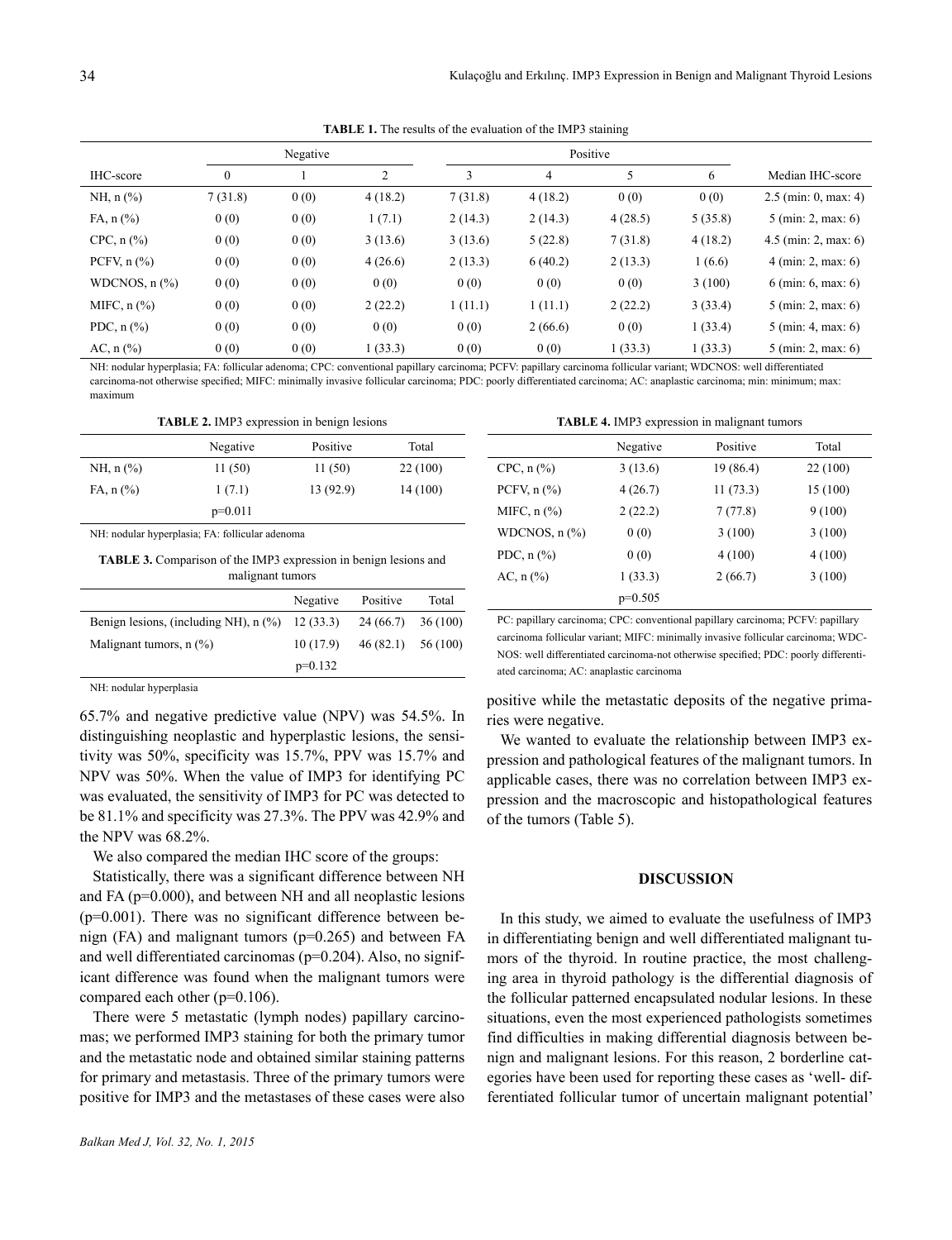

**FIG. 4. a-d.** Papillary carcinoma showing extensive and strong staining with IMP3 (IHC-score 6), x40 (a). Papillary carcinoma encapsulated follicular variant with extensive and moderately intensive staining (IHC-score 5). The normal thyroid tissue is negative, x40 (b). Poorly differentiated carcinoma expressing IMP3 diffusely and strongly (IHC-score 6), x100 (c). Anaplastic carcinoma with extensive and strong IMP3 positivity (IHCscore 6), x400 (d)

|                 | $CPC$ (n:22)   |                |                | PCFV (n:15)  | MIFC(n:9)      |                  |
|-----------------|----------------|----------------|----------------|--------------|----------------|------------------|
|                 | IMP3-          | $IMP3+$        | IMP3-          | $IMP3+$      | IMP3-          | $IMP3+$          |
| Size, cm 1>     | $\theta$       | 7              |                | 5            | $\mathbf{0}$   |                  |
| $1 - 5$         | 3              | 11             | $\overline{2}$ | 6            | $\overline{2}$ | 6                |
| 5<              | $\Omega$       |                |                | $\mathbf{0}$ | $\mathbf{0}$   | $\mathbf{0}$     |
| p value         | 0.359          |                | 0.215          |              | 1.000          |                  |
| EI present (n)  | $\overline{2}$ | 7              | $\mathbf{0}$   | $\mathbf{0}$ | $\mathbf{0}$   | $\mathbf{0}$     |
| absent (n)      |                | 12             | 4              | 11           | $\overline{2}$ | 7                |
| p value         | 1.000          |                | NA             |              | NA             |                  |
| MLN present (n) | $\overline{2}$ | $\overline{4}$ | $\mathbf{0}$   | $\mathbf{0}$ | $\mathbf{0}$   | $\boldsymbol{0}$ |
| absent (n)      |                | 15             | 4              | 11           | $\overline{2}$ |                  |
| p value         | 0.169          |                | NA             |              | NA             |                  |
| LVI present (n) | $\Omega$       | 3              | $\theta$       | $\theta$     | $\Omega$       |                  |
| absent (n)      | 3              | 16             | 4              | 11           | $\overline{2}$ | 4                |
| p value         | 1.000          |                | NA             |              | 0.500          |                  |

**TABLE 5.** IMP3 expression and the pathological features of the malignant (well-differentiated) tumors\*

EI: extra-thyroidal invasion; MLN: metastatic lymph node; LVI: lymphatic/vascular invasion; NA: not applicable; CPC: conventional papillary carcinoma; PCFV: papillary carcinoma follicular variant; MIFC: minimally invasive follicular carcinoma

\*Well differentiated carcinoma-not otherwise specified, poorly differentiated carcinoma and anaplastic carcinoma are not included, because of the limited number of cases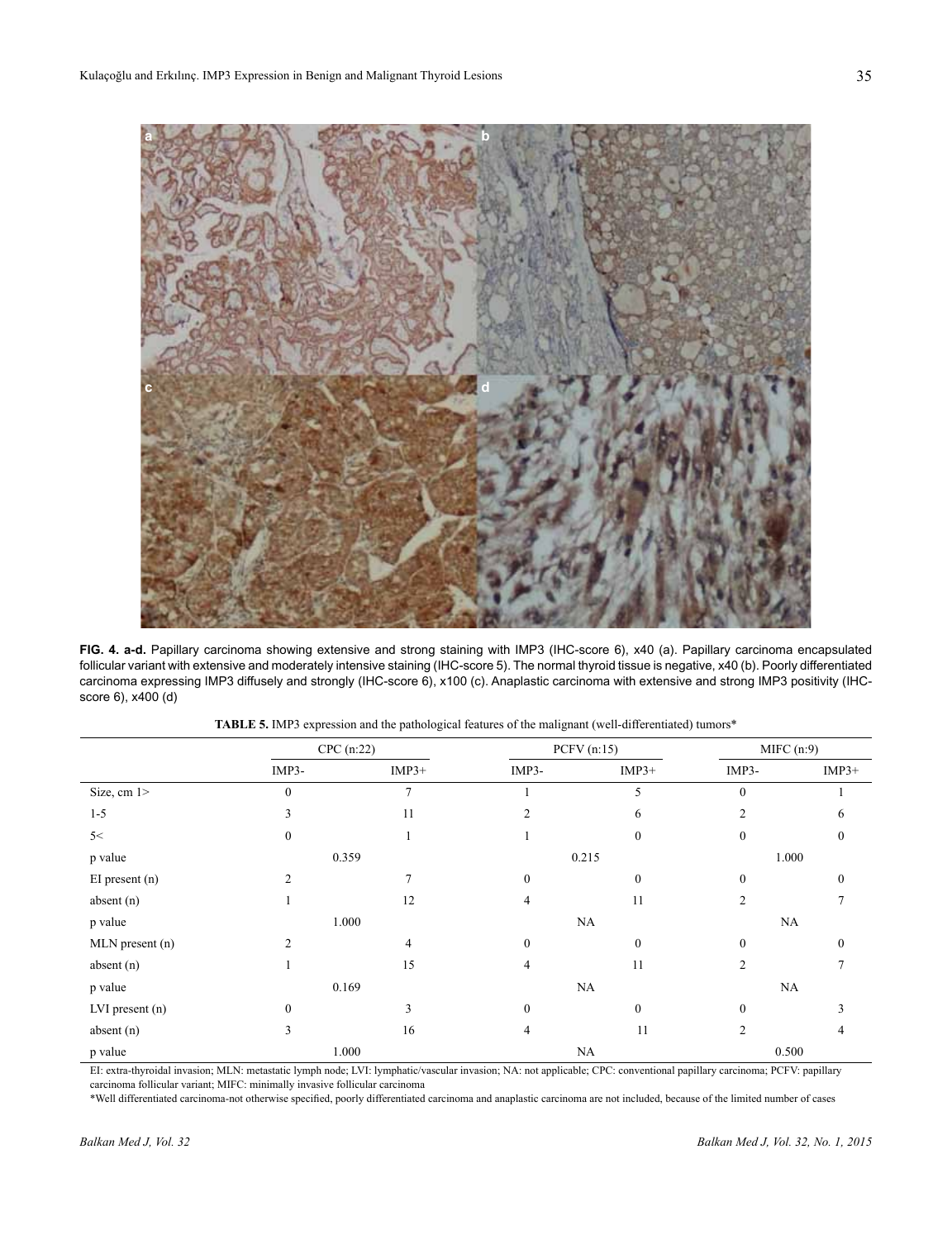for tumors in the grey zone between FA and MIFC showing some suspicious but not diagnostic features of capsular and/or vascular invasion and as 'well-differentiated tumor of uncertain malignant potential' in between FA and encapsulated PCFV for encapsulated follicular patterned tumors showing intermediate nuclear features of PC. The antibodies currently used for the differential diagnosis of these follicular patterned lesions sometimes can be very helpful. However, this is not always the case and, not very infrequently, the immunohistochemical findings do not support the morphological features, meaning that the issue remains unsolved. The most preferred way is using a panel of 3 or 4 markers for PC. The most widely used markers are CK19, Galectin-3, HBME-1 and CITED 1. However, none of these markers are highly specific and sensitive alone (1-6).

Pathologists require more specific markers for well differentiated thyroid carcinoma, especially for PCFV.

The discovery of a marker of malignancy is the final goal of the researches in many sections of pathology. For the thyroid, such a marker is required not only in histopathology, but also in cytopathology. Although fine needle aspiration cytology of the thyroid is a well-established diagnostic step in thyroid lesions, it has limitations for distinguishing FA from FC and sometimes FA from NH (adenomatoid nodules). A marker of malignancy would also serve as a definite preoperative diagnostic tool for well differentiated carcinoma by using immunocytochemistry. In this situation, unnecessary surgical operations would be avoided and planning of the extent of the surgery and supplementary treatments would be possible before operating on thyroid carcinoma.

IMP3 appeared to be a promising marker for the diagnosis of malignant tumors of many organs, as well as a potential therapeutic target (29). It is postulated that it might be a biomarker of malignancy (30). In the examined literature, we have only found a few studies evaluating IMP3 expression in thyroid tumors. According to the results of these studies, IMP3 seemed to be a "miracle" marker of malignancy in thyroid, with almost 100% specificity and PPV (7-9).

Slosar et al. evaluated IMP3 expression in 219 benign and malignant thyroid lesions by using immunohistochemistry (7). They did not observe positive staining in normal thyroid tissue and benign lesions; thus, the specificity and positive predictive value of IMP3 was both 100% for FA compared to MIFC and for FA compared to PCFV. However, the sensitivity was not as high as the specificity. The sensitivity of IMP3 was 69% for FC and 38% for PCFV. They also made the interesting observation that CPC showed rare and weak staining, whereas PCFV at times showed intense staining; they suggested a common developmental pathway for FC and the PCFV (7).

Jin et al. evaluated the IMP3 expression in thyroid neoplasms by using 2 techniques: immunohistohemistry and qRT PCR. They performed immunohistochemistry in 32 cases. They obtained over 60% positivity in malignant tumors, while only 1 case of follicular adenoma out of 9 cases showed positive immunoreactivity. They also evaluated 80 cases by qRT PCR and IMP3 expression was detected in all of the thyroid lesions. However, the expression was significantly higher in carcinomas, whereas the relative IMP3 expression was slightly higher in benign lesions than the normal thyroid RNA. IMP3 qRT PCR analysis demonstrated 91.4% specificity and 86.7% sensitivity for the diagnosis of well differentiated thyroid carcinoma (8).

Another study in the literature evaluating IMP3 expression in thyroid lesions is that of Asioli et al., investigating the effect of IMP3 expression on prognosis in 56 poorly differentiated thyroid carcinomas. They applied both immunohistochemistry and qRT PCR, and for both techniques, they concluded that the expression of IMP3 seems to be a bad prognostic sign for PDC (9).

In contrast with the previously mentioned studies, we observed IMP3 expression in benign lesions both in NH and FA as well as in carcinomas. Of the 22 NH cases, 11 (50%) of them showed positivity. The positive cases were either IHC score 3 (7 cases) or IHC score 4 (4 cases). None of the NH cases were IHC score 5 or 6. On the other hand, of the 14 FA cases, 13 (92.9%) were positive and 4 cases were IHC score 5, while 5 cases were IHC score 6. Statistically, there was a significant difference between the 2 groups in terms of positive staining  $(p=0.011)$  and the median IHC score  $(p=0.000)$ .

Malignant tumors showed 82.1% positivity overall. There was no significant difference between benign and malignant tumors. Also, when compared with each other, the types and subtypes of malignant tumors had an extent of staining that was not significantly different. We wanted to compare the follicular patterned tumors, the most challenging group, but IMP3 expression again did not differ significantly from each other.

Our results are not compatible with the results and the thesis of previous studies. We obtained a higher frequency of positivity in both benign and malignant lesions. One of the reasons for this could be technical variations, different antibodies, clones, etc. A well-known fact in immunohistochemistry is that sometimes the specificity and sensitivity of the antibodies can show variations with different clones and brands.

Our data suggest that IMP3 is effective for discriminating NH from neoplastic lesions and that this might be useful information, especially in cytological preparations.

Since there is a limited number of studies evaluating IMP3 expression in thyroid lesions, it is obvious that more data should be gathered to prove the usefulness of IMP3 expression in thyroid lesions.

**Ethics Committee Approval:** Ethics committee approval was received for this study from the ethics committee of Ankara Numune Hospital (E-14-235).

**Peer-review:** Externally peer-reviewed.